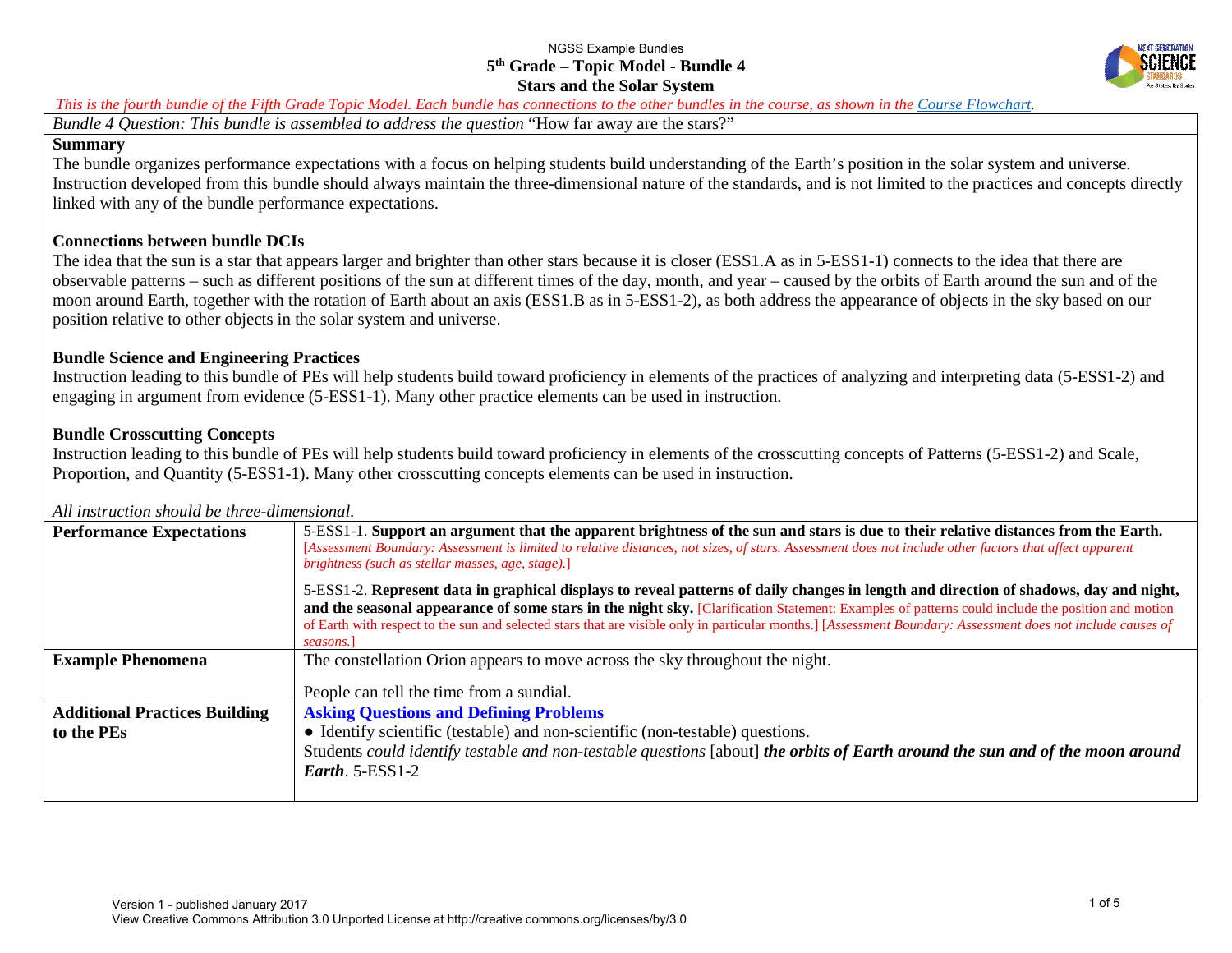|                                                                | NGSS Example Bundles                                                                                                                                                                                                                                                                                                                                                                                           |
|----------------------------------------------------------------|----------------------------------------------------------------------------------------------------------------------------------------------------------------------------------------------------------------------------------------------------------------------------------------------------------------------------------------------------------------------------------------------------------------|
| <b>Additional Practices Building</b><br>to the PEs (Continued) | <b>Developing and Using Models</b><br>• Develop a model using an analogy, example, or abstract representation to describe a scientific principle or design solution.<br>Students could <i>develop a model using an analogy to describe</i> [that] <i>the sun is a star that appears larger and brighter than</i><br>other stars because it is closer. 5-ESS1-1                                                 |
|                                                                | <b>Planning and Carrying Out Investigations</b><br>• Evaluate appropriate methods and/or tools for collecting data.<br>Students could evaluate appropriate methods and tools for collecting data [on the relative] distance of stars from Earth.<br>5-ESS1-1                                                                                                                                                   |
|                                                                | <b>Analyzing and Interpreting Data</b><br>• Represent data in tables and/or various graphical displays (bar graphs, pictographs, and/or pie charts) to reveal patterns that<br>indicate relationships.<br>Students could represent data in various graphical displays to reveal patterns that indicate [that] the sun appears larger and<br>brighter than other stars because it is closer. 5-ESS1-1           |
|                                                                | <b>Mathematical and Computational Thinking</b><br>• Organize simple data sets to reveal patterns that suggest relationships.<br>Students could organize simple data sets to reveal patterns [such as] daily changes in the length and direction of shadows that<br>suggest relationships [such as between the shadows and] the rotation of Earth about an axis. 5-ESS1-2                                       |
|                                                                | <b>Constructing Explanations and Designing Solutions</b><br>• Construct an explanation of observed relationships (e.g., the distribution of plants in the back yard).<br>Students could construct an explanation of observed relationships [between] different positions of the sun, moon, and stars [at]<br>different times of the day, month, and year. 5-ESS1-2                                             |
|                                                                | <b>Engaging in Argument from Evidence</b><br>• Distinguish among facts, reasoned judgment based on research findings, and speculation in an explanation.<br>Students could distinguish among facts, reasoned judgment, and speculation in an explanation [that] the rotation of Earth about<br>an axis causes the different positions of the sun [in the sky] at different times of the day. $5\text{-ESS}1-2$ |
|                                                                | <b>Obtaining, Evaluating, and Communicating Information</b><br>• Communicate scientific and/or technical information orally and/or in written formats, including various forms of media and<br>may include tables, diagrams, and charts.<br>Students could communicate scientific information [about] the orbits of Earth around the sun and of the moon around Earth<br>using written formats. 5-ESS1-2       |
|                                                                |                                                                                                                                                                                                                                                                                                                                                                                                                |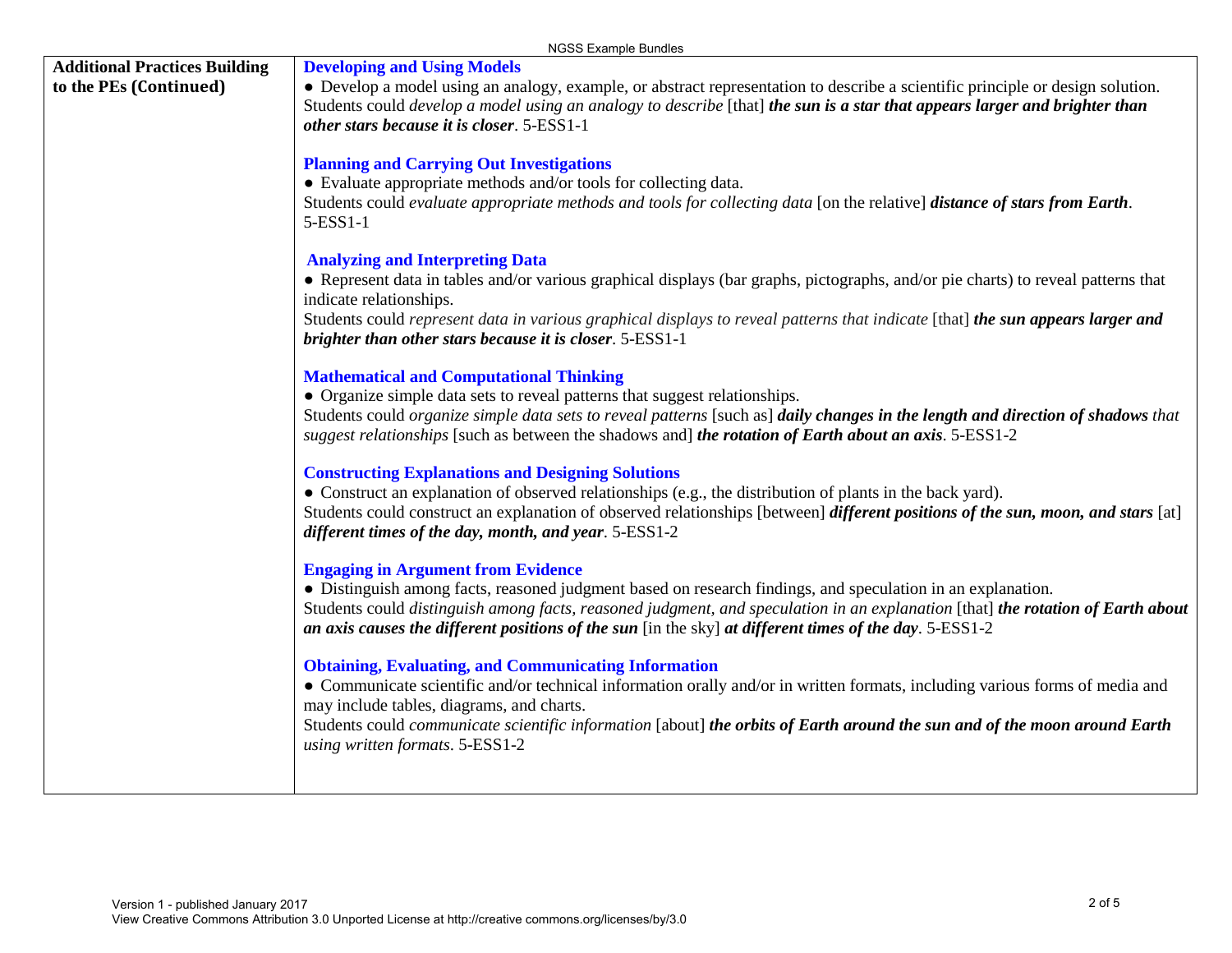|                                     | NGSS Example Bundles                                                                                                                                                                       |  |  |
|-------------------------------------|--------------------------------------------------------------------------------------------------------------------------------------------------------------------------------------------|--|--|
| <b>Additional Crosscutting</b>      | <b>Cause and Effect</b>                                                                                                                                                                    |  |  |
| <b>Concepts Building to the PEs</b> | • Cause and effect relationships are routinely identified, tested, and used to explain change.                                                                                             |  |  |
|                                     | Students could <i>identify cause and effect relationships</i> [between] <i>the brightness and distance of stars.</i> 5-ESS1-1                                                              |  |  |
|                                     |                                                                                                                                                                                            |  |  |
|                                     | <b>Systems and System Models</b>                                                                                                                                                           |  |  |
|                                     | • A system can be described in terms of its components and their interactions.                                                                                                             |  |  |
|                                     | Students could describe the Earth, the sun, and the orbit of the Earth around the sun [as] a system [that] can be described in<br>terms of its components and their interactions. 5-ESS1-2 |  |  |
|                                     | <b>Stability and Change</b>                                                                                                                                                                |  |  |
|                                     | • Change is measured in terms of differences over time and may occur at different rates.                                                                                                   |  |  |
|                                     | Students could describe that <i>change is measured in terms of differences over time</i> , [using examples of the] <b><i>observable patterns</i></b>                                       |  |  |
|                                     | [caused by] the orbits of Earth around the sun and of the moon around Earth, together with the rotation of Earth about an                                                                  |  |  |
|                                     | axis. $5-ESS1-2$                                                                                                                                                                           |  |  |
| <b>Additional Connections to</b>    | <b>Science is a Way of Knowing</b>                                                                                                                                                         |  |  |
| <b>Nature of Science</b>            | • Science is a way of knowing that is used by many people.                                                                                                                                 |  |  |
|                                     | Students could describe that <i>science is a way of knowing that is used by many people</i> , [using as examples ways that people build                                                    |  |  |
|                                     | an understanding of] patterns [caused by] the orbits of Earth around the sun and of the moon around Earth, together with the                                                               |  |  |
|                                     | rotation of Earth about an axis. 5-ESS1-2                                                                                                                                                  |  |  |
|                                     | <b>Science is a Human Endeavor</b>                                                                                                                                                         |  |  |
|                                     | • Science affects everyday life.                                                                                                                                                           |  |  |
|                                     | Students could describe how our knowledge of the rotation of Earth about an axis between its North and South poles affects<br>everyday life. 5-ESS1-2                                      |  |  |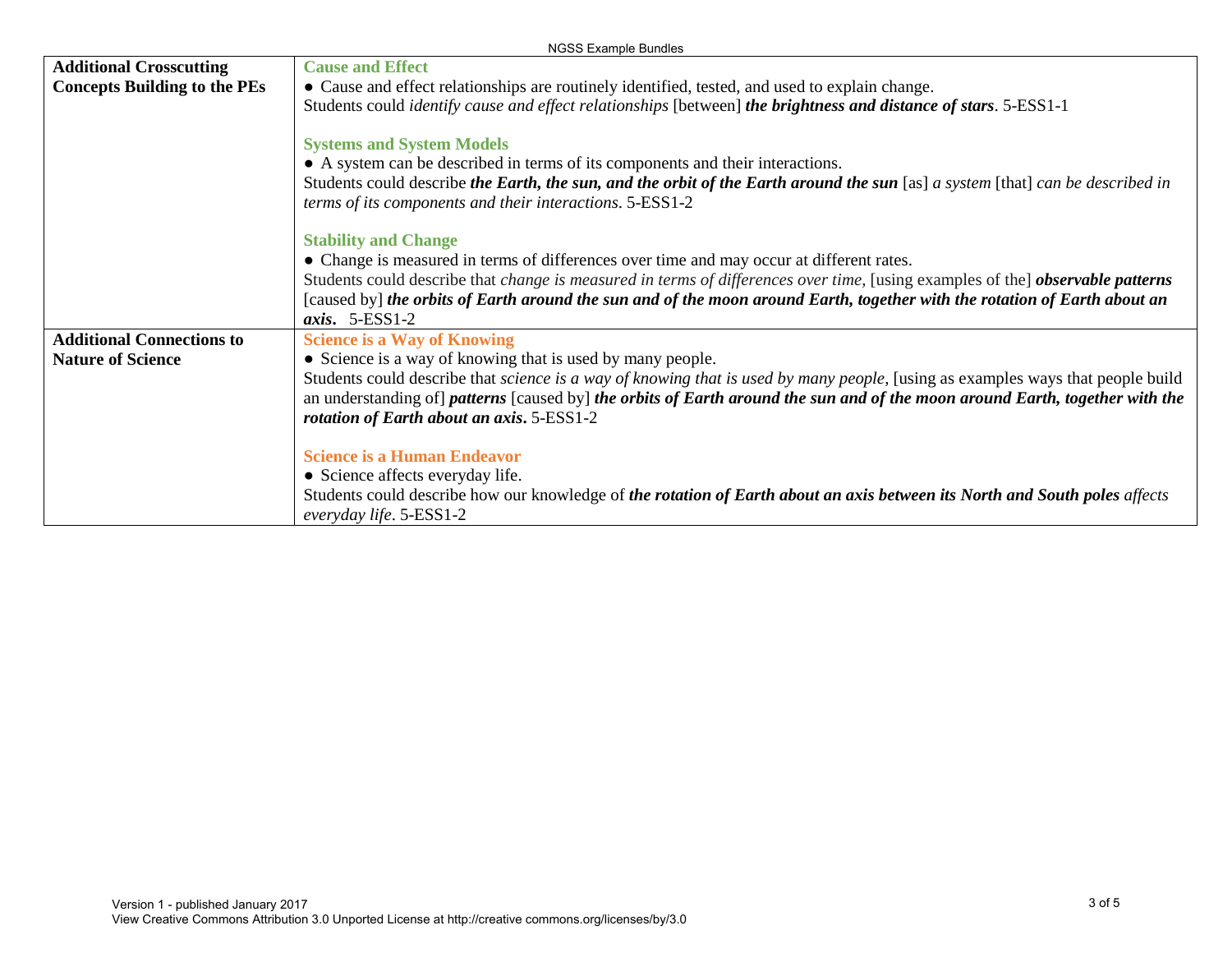# **5-ESS1-1 Earth's Place in the Universe**

Students who demonstrate understanding can:

## **5-ESS1-1. Support an argument that the apparent brightness of the sun and stars is due to their relative distances from the Earth.** [*Assessment Boundary: Assessment is limited to relative distances, not sizes, of stars. Assessment does not include other factors that affect apparent brightness (such as stellar masses, age, stage).*]

The performance expectation above was developed using the following elements from the NRC document *A Framework for K- 12 Science Education*:

#### Science and Engineering Practices

**Engaging in Argument from Evidence** Engaging in argument from evidence in 3–5 builds on K–2 experiences and progresses to critiquing the scientific explanations or solutions proposed by peers by citing relevant evidence about the natural and designed world(s).

## Disciplinary Core Ideas

**ESS1.A: The Universe and its Stars**

• The sun is a star that appears larger and brighter than other stars because it is closer. Stars range greatly in their distance from Earth.

## Crosscutting Concepts

**Scale, Proportion, and Quantity**

 Natural objects exist from the very small to the immensely large.

| $\bullet$ | Support an argument with evidence. |
|-----------|------------------------------------|
|           | data, or a model.                  |

|                | Observable features of the student performance by the end of the grade: |                                                                                                                                                                                                                                                                                                                                                                                                                                                        |  |  |
|----------------|-------------------------------------------------------------------------|--------------------------------------------------------------------------------------------------------------------------------------------------------------------------------------------------------------------------------------------------------------------------------------------------------------------------------------------------------------------------------------------------------------------------------------------------------|--|--|
| $\mathbf{1}$   |                                                                         | Supported claims                                                                                                                                                                                                                                                                                                                                                                                                                                       |  |  |
|                | a                                                                       | Students identify a given claim to be supported about a given phenomenon. The claim includes the                                                                                                                                                                                                                                                                                                                                                       |  |  |
|                |                                                                         | idea that the apparent brightness of the sun and stars is due to their relative distances from Earth.                                                                                                                                                                                                                                                                                                                                                  |  |  |
| 2              |                                                                         | Identifying scientific evidence                                                                                                                                                                                                                                                                                                                                                                                                                        |  |  |
|                | a                                                                       | Students describe* the evidence, data, and/or models that support the claim, including:                                                                                                                                                                                                                                                                                                                                                                |  |  |
|                |                                                                         | The sun and other stars are natural bodies in the sky that give off their own light.<br>i.                                                                                                                                                                                                                                                                                                                                                             |  |  |
|                |                                                                         | ii.<br>The apparent brightness of a variety of stars, including the sun.                                                                                                                                                                                                                                                                                                                                                                               |  |  |
|                |                                                                         | iii.<br>A luminous object close to a person appears much brighter and larger than a similar object                                                                                                                                                                                                                                                                                                                                                     |  |  |
|                |                                                                         | that is very far away from a person (e.g., nearby streetlights appear bigger and brighter than                                                                                                                                                                                                                                                                                                                                                         |  |  |
|                |                                                                         | distant streetlights).                                                                                                                                                                                                                                                                                                                                                                                                                                 |  |  |
|                |                                                                         | The relative distance of the sun and stars from Earth (e.g., although the sun and other stars<br>iv.                                                                                                                                                                                                                                                                                                                                                   |  |  |
|                |                                                                         | are all far from the Earth, the stars are very much farther away; the sun is much closer to                                                                                                                                                                                                                                                                                                                                                            |  |  |
| 3              |                                                                         | Earth than other stars).                                                                                                                                                                                                                                                                                                                                                                                                                               |  |  |
|                | Evaluating and critiquing evidence                                      |                                                                                                                                                                                                                                                                                                                                                                                                                                                        |  |  |
|                | a                                                                       | Students evaluate the evidence to determine whether it is relevant to supporting the claim, and                                                                                                                                                                                                                                                                                                                                                        |  |  |
|                |                                                                         | sufficient to describe* the relationship between apparent size and apparent brightness of the sun<br>and other stars and their relative distances from Earth.                                                                                                                                                                                                                                                                                          |  |  |
|                | b                                                                       |                                                                                                                                                                                                                                                                                                                                                                                                                                                        |  |  |
|                |                                                                         | Students determine whether additional evidence is needed to support the claim.                                                                                                                                                                                                                                                                                                                                                                         |  |  |
| $\overline{4}$ |                                                                         | Reasoning and synthesis                                                                                                                                                                                                                                                                                                                                                                                                                                |  |  |
| a              |                                                                         | Students use reasoning to connect the relevant and appropriate evidence to the claim with                                                                                                                                                                                                                                                                                                                                                              |  |  |
|                | argumentation. Students describe* a chain of reasoning that includes:   |                                                                                                                                                                                                                                                                                                                                                                                                                                                        |  |  |
|                |                                                                         | Because stars are defined as natural bodies that give off their own light, the sun is a star.<br>i.                                                                                                                                                                                                                                                                                                                                                    |  |  |
|                |                                                                         | ii.<br>The sun is many times larger than Earth but appears small because it is very far away.                                                                                                                                                                                                                                                                                                                                                          |  |  |
|                |                                                                         | iii.<br>Even though the sun is very far from Earth, it is much closer than other stars.                                                                                                                                                                                                                                                                                                                                                                |  |  |
|                |                                                                         | Because the sun is closer to Earth than any other star, it appears much larger and brighter<br>iv.                                                                                                                                                                                                                                                                                                                                                     |  |  |
|                |                                                                         | than any other star in the sky.                                                                                                                                                                                                                                                                                                                                                                                                                        |  |  |
|                |                                                                         |                                                                                                                                                                                                                                                                                                                                                                                                                                                        |  |  |
|                |                                                                         |                                                                                                                                                                                                                                                                                                                                                                                                                                                        |  |  |
|                |                                                                         |                                                                                                                                                                                                                                                                                                                                                                                                                                                        |  |  |
|                |                                                                         |                                                                                                                                                                                                                                                                                                                                                                                                                                                        |  |  |
|                |                                                                         |                                                                                                                                                                                                                                                                                                                                                                                                                                                        |  |  |
|                |                                                                         | Because objects appear smaller and dimmer the farther they are from the viewer, other<br>V.<br>stars, although immensely large compared to the Earth, seem much smaller and dimmer<br>because they are so far away.<br>Although stars are immensely large compared to Earth, they appear small and dim because<br>vi.<br>they are so far away.<br>Similar stars vary in apparent brightness, indicating that they vary in distance from Earth.<br>vii. |  |  |